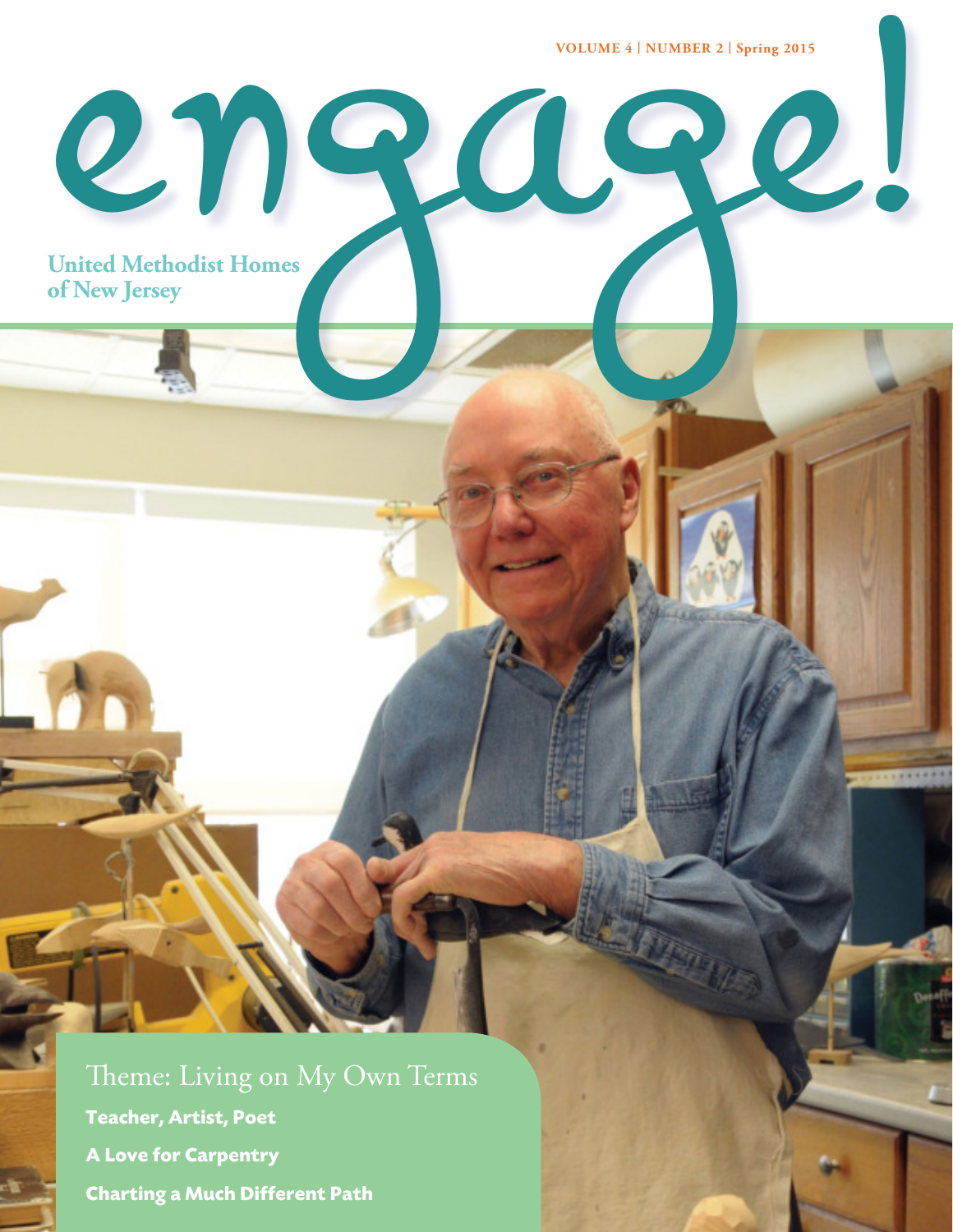

If you were to ask a dozen people to define the phrase "Living on My Own Terms," the theme for this issue, you'll undoubtedly get many unique answers. In a society that places high value on independence and individuality, living on my own terms could be a fitting mantra. While realistically, we are all subject to the laws of nature and forces very much outside our control, we all desire freedom of choice and self-determination. This principle guided the very founding of America, abolishing "political bands" with Great Britain and throwing off its despotic government.

Sometimes people believe that living on their own terms is only possible under particular utopian conditions. For example, being financially independent or retired, as both yield opportunities to shed responsibilities associated with employment. Paradoxically, some individuals love and thrive so much in their professions that they continue to work well beyond traditional retirement age. We have a few associates, as well as a few residents, who fall into this category — all would certainly agree that they are living on their own terms.

In just a few mouse clicks on the Internet, you can find examples of people of all ages and backgrounds throughout the world who have changed their lives to live on their own terms — some in small incremental steps and some in one giant leap. They share a strong determination to take chances and risk outcomes, hoping to see their goals come to fruition. They trust their instincts and focus on achieving personal fulfillment and happiness, often shirking traditional expectations.

The vast majority didn't benefit from a financial windfall, retirement or other magical event. Encumbrances and the freedom to live on your own terms are not mutually exclusive. Sometimes, the most adverse circumstances catalyze very intentional actions backed by ironclad will. After all, we prefer to envision our lives as the result of choices rather than by happenstance or others' mandates.

In these pages we present residents dedicating themselves to their life passions: hobbies, social activism, volunteering, advocacy, tutoring, and more – all living life on their own terms. Email your "living on my own terms" ideas and stories to jcarrato@umh-nj.org and we'll publish them on a future UMHNJ blog.



Janet M. Carrato, Editor

**Editor:** Janet M. Carrato

**Composition:** The Merz Group

**Photography:** Janet M. Carrato Kevin Daly Patricia Darcey Tom Darcey The Merz Group Pam Mezis David A. Rhodes Marc Rosenthal

**Published three times annually by the United Methodist Homes of New Jersey, a non-profit agency affiliated with the Greater New Jersey Annual Conference of the United Methodist Church. Copyright ©2015 by United Methodist Homes of New Jersey. All rights reserved. No material may be reprinted without permission of the publisher.**

#### **Managing Board**

Deede Bolger, *Housing Administrator, Wesley by the Bay*

Janet M. Carrato, *Director of Communications and Public Relations*

Kevin Daly, *Legacy Advisor*

Patricia Darcey, *Director of Marketing, Francis Asbury Manor*

DaLinda Love, *Corporate Director of Clinical Services*

Robbie Voloshin, *Corporate Director of Marketing and Sales*

#### **Cover Photo:**

The Shores' resident and award-winning carver, David A. Rhodes, has a passion for creating decoys. See story on page 9.

# A LETTER FROM THE EDITOR

**PROFILES IN PHILANTHROPY** ELIZABETH A. KEAT *By Kevin Daly*

The Keat family has a longstanding tradition — supporting the Homes. As Elizabeth A. Keat (Betty Anne), a retired high school teacher noted, her mother was very much concerned about supporting those who need care as they get older. "We've had several pastors who gave of themselves, time, energy, support and friendship not only to people in the church, but also in the community. To know the Homes would take care of elderly people whether they were retired pastors and their family or other people who didn't have family ... seemed a small way and great opportunity for all of us to give back."

Elizabeth remembers as a young child her local church taking annual collections to help the residents of the Homes. She also recalls that she benefitted from a Methodist scholarship for two years while attending Dickinson College.

Growing up in Chatham, Elizabeth and her family felt a great deal of backing from the Chatham United Methodist Church and were able to view its generous benevolence first-hand. "The church family is very supportive." The congregation also visited residents of Methodist Manor (closed in 2001) in Branchville regularly. Members saw directly how residents of the Homes benefitted from their annual collection, given around Mother's Day. Elizabeth says that when she thinks of the Homes, certain things come to mind — "A very homey atmosphere, relatively easy access to friends and a place for keeping seniors safe."

Elizabeth appreciates the whole idea of the Fellowship Fund, its essential support of the Homes' mission and that it continues to support the organization. Among all the services offered, she's also happy to know the Homes has Memory Support residences for seniors with Alzheimer's and other dementias.

Among its many effects, her vote of confidence keeps the Keat family tradition vibrant and leaves a legacy for others. "I feel at this point in my life I'm able to continue giving donations and would like to keep it up because I think you're doing a great job and there's certainly a need for it."

*Kevin Daly is Legacy Advisor for the United Methodist Homes Foundation.*

### **Homes is where the heart is – please remember the Homes in your will.**

To make a secure online donation visit www.umhfoundation.org/donate



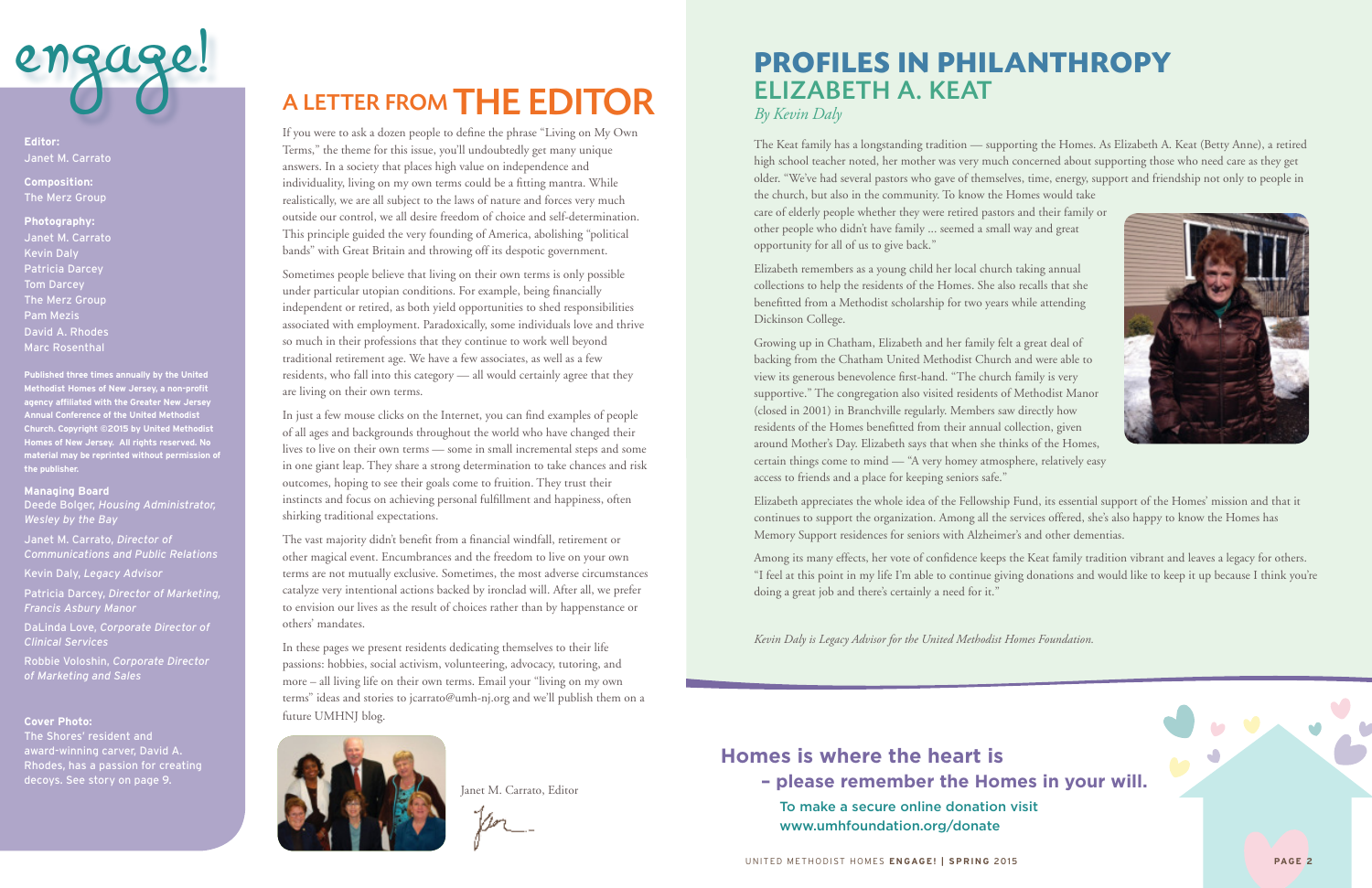At age 100+, Collingswood Manor resident, retired teacher and artist, Euclides Herrera, surrounds himself with paintings, sculpture, drawings, silhouettes, weavings, and family photos. Scattered throughout his apartment home, they represent a fraction of those made over a lifetime and reflect his passion for the arts, which, in the

absence of formal training, began in elementary school. Despite ceasing these endeavors just a few months ago, he is living on his own terms within his day-to-day life.

Sculpture fashioned from

wood, stone, bull's horn, balsa, and other materials demonstrates his ability to create from almost every medium. Scenes and silhouettes cut from paper also grace his walls alongside landscape and portrait paintings in watercolor, oil and acrylics; and other drawings. This varied and meaningful body of work brings him immense pleasure, a sense of fulfillment and transports him to another time and place. Much of his sold artwork is privately owned.

Born in the Andes Mountains of Ecuador, Euclides has traveled worldwide as an art educator. During his formative years in Atahualpa, chores and feeding farm livestock started his day, followed by walking to school. Desiring a teaching career, he attended the Juan Montalvo Teachers College. A portrait painting of Simon Bolivar given to the Minister of Education, bolstered by passing an exam to secure a special teaching certificate, led to his first teaching position in Esmeraldas.

The school director invited him to display his carvings

among the student work, consisting mostly paintings and balsa wood sculpture. Coincidentally, the minister's mother purchased a carving he made. When stricken with malaria, Euclides reluctantly left to recover in Quito. After being restored to health, teaching positions in Sangolqui, Atahualpa and Quito followed.

Fortune prevailed when a friend gave him access to free art classes at the Fine Arts Academy in Quito, where he excelled in portraiture. After securing an evening position teaching at the Antonio Ante School, he attended college during the day until he earned his degree. In 1951, with assistance from the Institute of Inter-American Affairs and the Government of Ecuador, Euclides attended the University of Tennessee in Knoxville.

In his 24-page memoir Euclides wrote about coming to America, "By the way, that helped me to obtain a very good wife." He met his late wife, Cynthia, whose direct ancestry links to the Mayflower voyage, at the Penland School of Handicrafts in North Carolina. During the early years of their marriage, the couple and young family lived in Ecuador and Venezuela. Besides raising seven sons, the couple went on art retreats where Cynthia quilted and Euclides painted.

Later study took Euclides to the University of Maryland, Berea College (Kentucky) and the Intermountain Indian School (Utah) and to Glassboro State College for BA and MA degrees in Education. Over the years, he taught Industrial Arts,

# TEACHER, ARTIST, POET

*By Janet M. Carrato*



*Euclides painted this church in watercolors at age 99.*



*A caption attached to the glass reads, As FDR's body leaves Warm Springs, CPO Graham Jackson plays "Goin' Home."*

Textiles, Fine Art and Spanish in schools here and also in Ecuador. The family lived in various places, but remained the longest in Pitman, specifically, from 1961 until 2011. Pennsylvania Hospital, Ancora State Hospital, Bancroft School, Baltimore League for Crippled Children and Adults, and Monongahela Junior High School (Deptford), include some of the places he taught in the US.

He enjoys looking through and reading his art books, particularly those about his favorite American artists, Norman Rockwell and Andrew



Wyeth. Raised in a devout Roman Catholic family, Euclides' religious traditions remain important to him. Mark, one of his seven sons, devotedly takes him to mass on Sundays and holidays. Carl, another local son who visits almost daily, says, "My father could do any type of artwork including painting,

drawing, woodcarving and jewelry making. Many people do one thing, but my dad did it all for years and years — just amazing."

*Janet M. Carrato is Communications and Public Relations Director.*



*Civil War silhouettes made from paper.*



*Paintings, carvings, photographs and other artifacts surround Euclides in his apartment home.*

## ASSOCIATE SPOTLIGHT JEANETTE EDGHILL *By Robbie Voloshin*

Meet Jeanette Edghill, the senior housing administrator of Covenant Manor in Plainfield. She has worked for the Homes for 15 years. Originally from

the island of Barbados, Jeanette moved to New Jersey in 1973. She has a degree in business, which included courses housing and homeland security.

As an active member of the Covenant United Methodist Church in Plainfield, Jeanette chairs the Staff Parish Relations Committee and serves as the Membership co-chair for the United Methodist Women. The mayor of Plainfield appointed her to Plainfield Housing Authority, where she brings her housing expertise as a commissioner.

| ρf      | Jeanette enjoys working at Covenant Manor! She loves the<br>fact that she has the chance to know all her residents and<br>says, "I love serving  that's my passion!"          |
|---------|-------------------------------------------------------------------------------------------------------------------------------------------------------------------------------|
| S<br>'n | Jeanette has been married to Miguel for 28 years and has two<br>sons who she adores. While her favorite thing to do is<br>entertain, her hobbies include reading and cooking. |
|         | Robbie Voloshin is Corporate Director of<br>Marketing and Sales.                                                                                                              |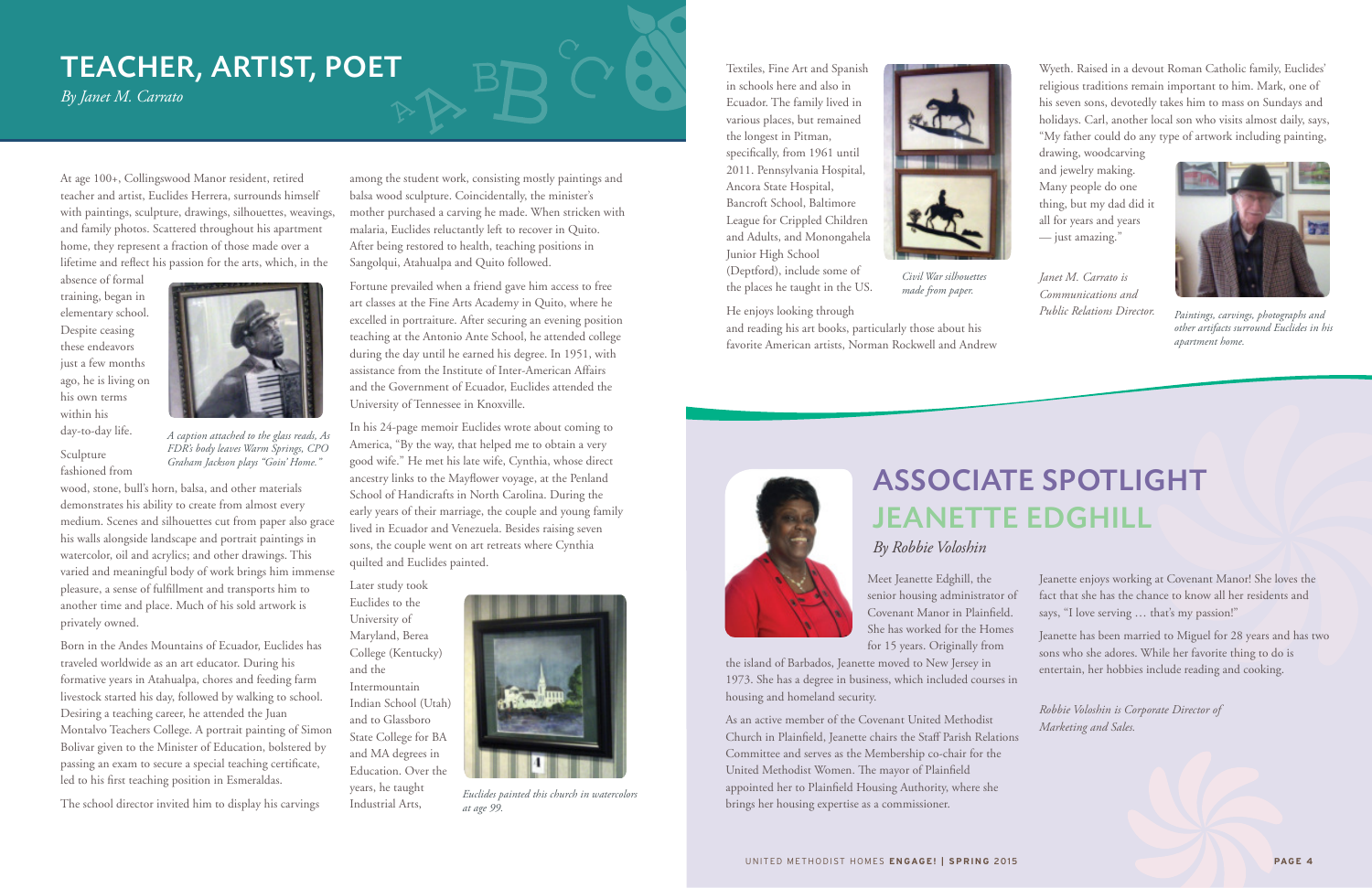## NAN HARRIS DAVIS: A WOMAN OF INFLUENCE

*By Patricia Darcey*

*"None of us will ever accomplish anything excellent or commanding except when he listens to this whisper which is heard by him alone."— Ralph Waldo Emerson*

To be sure, Nan Harris Davis listened. She has accomplished excellence, and continues to do so as she begins the eighth decade of her life, busy as usual, this time with weekly computer lessons at the Apple Store. But let's not get ahead of ourselves. Fresh out of high school, Nan was awarded a full scholarship to Northwestern where she achieved academic excellence. During college, Nan met and married a Methodist minister. After graduation, they welcomed first a son and then a daughter into their inner city Chicago parsonage.

While Nan embraced motherhood and her busy role as a minister's wife, she pursued causes close to her heart. In the mid-1960s, Nan worked in the War on Poverty, introduced by President Lyndon B. Johnson.

With local leaders, she opened and directed an Adult School for Literacy and High School Equivalency in a South Jersey inner city community where — much to the surprise of numerous naysayers — she soon had more than 300 night students. Nan taught adult school part time while earning a Rutgers Master's Degree in Adult and Continuing Education, then transitioned to full time in a model demonstration adult school for more than a decade, until federal budget cuts forced its closure.

Then Nan became a hospital detox volunteer, and led workshops to help clergy and church leaders understand that the diseases of alcoholism and other addictions are not moral issues. Nan asked a medical school professor, "Is there a medical specialty focusing on the prevention of addiction relapse triggered by prescription or over-thecounter drugs?" After giving a negative answer, he suggested Nan attend Rutgers College of Pharmacy and the Rutgers Center of Alcohol Studies. She received a pharmacy degree and license at age 48, just as New Jersey first added an additional course on medical drugs in order to be certified as an addiction counselor.

Therefore, Nan began a 30 year hospital pharmacy career and a teaching "hobby." A hospital administrator who took Nan's course, helped her relocate a medication-free detox program from a condemned hotel into an empty hospital wing. Alcoholics Anonymous members brought meetings into the hospital and some volunteered to offer support to patients in withdrawal, night or day. Nursing and medical staff learned to reserve medication only to life-threatening symptoms.

Nan also edited and distributed a newsletter for pharmacists in recovery, which ultimately grew from 37

subscribers to more than 1,100 throughout the United States and six overseas countries. Nan is a licensed pharmacist in New Jersey and Arizona. Her reputation continues to make her a nationallysought lecturer on subjects related to alcohol and other drugs.

From a hymn whose

words are attributed to Alicia S. Carpenter, Nan shares, "Just as long as I have breath, I must answer 'yes' to life." And to be sure, life has never heard Nan say "no."

Nan's power to help others is contagious, as she continues her ministry as a resident — since 2004 — of Francis Asbury Manor.

*Patricia Darcey is Marketing Director at Francis Asbury Manor.*



Cornelius (Neal) Faber's love of carpentry never fades. Retirement hasn't stopped him from sanding, cutting, refinishing and woodworking worn tables, chairs and benches into revitalized pieces of beautiful furniture.

Neal and his wife of 71 years, Norma, have settled in quite nicely since moving to Bristol Glen in April 2014. Shortly thereafter, Neal noticed the tables in the County Café. After securing approval, he refinished them one at a time. "People say, 'What are you doing all this work for? You're supposed to be retired.' I want to be busy. I don't like just sitting here. That drives me crazy." The residents were amazed with the way the tables looked afterward, wondering if they were brand new.

Neal learned carpentry after being discharged from the Navy in 1945 where he served as a gunner's mate on supply ships during World War II. He worked as a cab driver in Paterson before landing a job at a construction company. Like other veterans seeking skilled trade jobs, Neal figured this was a good opportunity to get some on-the-job training — here he learned all aspects of home construction. Eventually, an uncle starting a construction business

invited Neal to join him. "That's where I started to learn carpentry. There was always so much work around."

His carpentry success allowed Neal to pursue his dream of building and owning a roller skating rink. Neal met Norma in Paterson when they were teenagers. "I met my wife in a roller skating rink — we were roller skaters." They dated for a while and kept in touch after



Neal joined the service. They married in 1943 while Neal was on an overnight pass, but their honeymoon proved short-lived, as Neal was shipped out two days later.

"I always had it in my mind that I wanted to own a roller skating rink. So finally, I saved enough and built the

Hampton Roller Rink. At one time all my children were NJ State champions. My youngest daughter, at age 9, was a national champion." After running the roller rink for about 10 years, an industry-wide trend of prohibitively increasing insurance costs, caused him to sell. He then transitioned to the building business residential construction. Later, Neal and Norma lived part time in Florida for 10 years then returned to Sussex

County in 1996.

After finishing the tables in the Country Café, Neal noticed that the outside benches needed a facelift and offered to restore them. Fellow residents, Bill Cole and Ed Guzma, helped Neal paint the benches after he repaired them, a total of 16 at last count.

Neal and Norma are happy to be at Bristol Glen. "Everything is fine. We know this is the place for us. We're here for the duration."

A longer version of Neal's story is posted on our blog at www.blog.umh-nj.org.

*Kevin Daly is Legacy Advisor for the United Methodist Homes Foundation.*



*Neal takes a break along Bristol Glen's Main Street.*

*In addition to refinishing furniture, Neal has also made about 15 chairs like this one over the past several years for his grandchildren as well as for others' grandchildren.*

# A LOVE FOR CARPENTRY

*By Kevin Daly*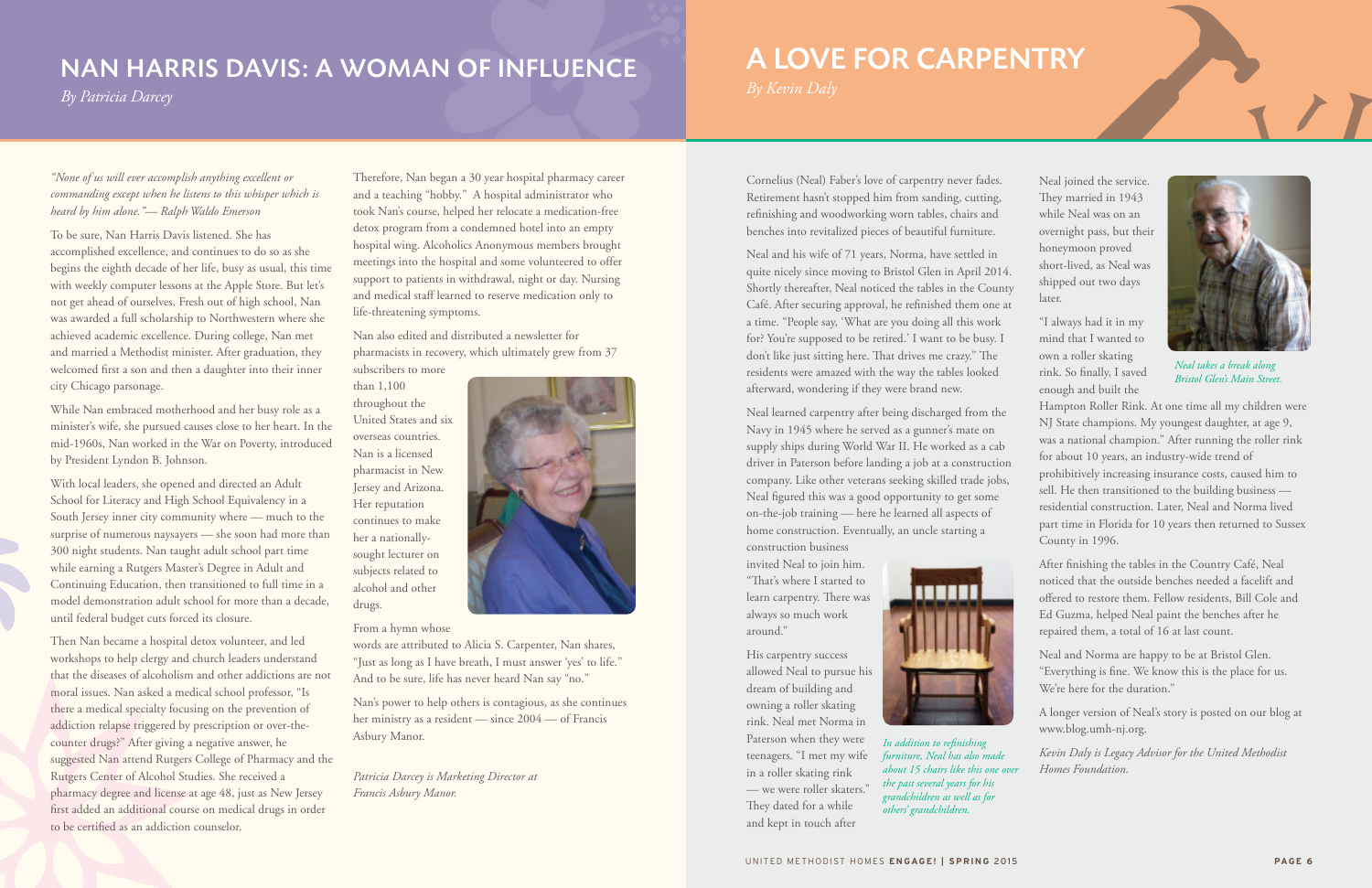Pitman Manor resident Dorothy Davis Bills, discovered poetry as an 11-year-old growing up in the Kensington section of Philadelphia. After she happened upon a book of poems by the well-known writer, Robert Louis Stevenson, she read it from cover to cover, and then, sat down with pen in hand to write her first poem, *The Starbird* (see below). She showed her creation to her Sunday school teacher at the Cumberland Street Methodist Church, who suggested Dorothy submit it to a magazine published exclusively for youngsters called *Junior Weekly.*

"Imagine my surprise when an envelope came for me a few months later with a copy of my published poem and a brand new one dollar bill. I kept that dollar for years and still have the original magazine," reflects Bills, now 92-years-young.

Dorothy, a retired secretary and mother of three used poetry to express her creativity, faith, emotions and insight into the world around her. With a love for reading and traveling, exotic destinations have served as the backdrop for more than a few of her poems. Over the last 80 years, she estimates she has written over 300 diversely-titled poems such as: *Who Packed Your Parachutes?, Angels, Castles in the Air, Walking at the Mall, and At the Dollar Store*. Her poetry subjects include love, loss and life, as well as everything in between.

Dorothy is quiet and unassuming lady with a dry sense of humor. When she first moved to Pitman Manor, K.C. Duffield, the receptionist, asked, "How are you?" Dorothy's response came in the form of a poem she had not only written and memorized, but also, listed all her daily aches,

Her active lifelong imagination and finding inspiration in the most unexpected places — looking at the night sky or walking by a creek — act as a gauge in processing everything she experiences. As vital and involuntary as breathing oxygen, it embodies "living on her own terms."

Recently, she was "commissioned" to write a poem for a Pitman Manor associate's deceased friend. "I did not know the deceased, so I sat down with the young lady and we talked a longtime about her friend — until I felt like I knew him too. She was very happy with what I wrote and proudly read it at his memorial services," said Dorothy.

pains and ailments. With a smile K.C. reasons, "I have since learned to reword that question when asking about her day."

Her granddaughter is now in the process of typing all of Dorothy's poems and putting them together in a bound journal. "I never felt the desire to be a professional writer but as long as I am able, I intend to keep writing poetry, if only for me to read," declares Dorothy.

*Alice M. Coghill is Marketing Coordinator at Pitman Manor.*



*With pen and paper, Dorothy ponders her next creative endeavor.*

# DOROTHY BILLS IS PITMAN MANOR'S POET LAUREATE

*By Alice M. Coghill*

The Starbird

One time a little bird flew so high A hand reached out and pulled him to the sky Now he is a little star Twinkling oh so lightly And if it isn't cloudy you'll see him shining brightly

As an undergraduate, Barry chose Taylor University in Indiana, his pastor's alma mater, thinking that he would be preparing for the ministry. It wasn't until his senior year that he became convinced of God's intention. "And so, I returned to New Jersey where I was born and raised and went to seminary at Drew University." Over a 40 year period, after serving six United Methodist churches in Northern New Jersey, he retired in 2008.

As a high school teenager, recently retired UMHNJ Foundation associate Rev. Barry Wehrle didn't envision his life as a pastor. Despite his first choice to become a dentist, two of his pastors differed. "They both thought they saw in me potential for the ministry, but I pretty much laughed that off for a while. But, as I became more active in our youth group and then its president and helping to lead Sunday school and stuff, I thought, well, maybe that is a direction." After five years getting it up and running, Barry felt it was time for a change. "By the time I got done, we really had about 150 churches involved out of the 500-some churches in the conference. And we probably had about 180 ambassadors who had participated in the program." Given the program's status in November 2014, he felt it was a good time to retire. Barry's current idea

"I wasn't planning on working for any pay after that." In 2009 he needed something to keep him busy, so Barry started working as a hospital volunteer in the Toms River area. Also around the same time, UMHNJ's past president asked Barry if he would lead a new initiative, originally called the "Church Champions" program, as envisioned by board chair emeritus, Morris L. Smith.

Barry possessed a lot of knowledge about the Homes, having been a member of the board of directors for seven years and a former leader of a youth group volunteering at Methodist Manor in Branchville. In later years, his mother lived her last two years at Methodist Manor. "I always knew the Homes. I always liked the ministry and have always been a supporter." While the role prescribed full time employment for what eventually became the Church Connections Program, Barry agreed to do it part time. Regarding the future, Barry interjects, "Besides just entertaining myself, there's always stuff out there to do and I want to find something that contributes to the good of society." We think Barry won't have any problems charting his own path. *Kevin Daly is Legacy Advisor for the United Methodist Homes Foundation.*

of living on his own terms includes volunteering once again at the local hospital and learning more about serving as a volunteer children's advocate. Travel possibilities include Oklahoma to visit his mother-in-law, Alaska to spend time with his brother-in-law and Colorado to see grandchildren.

"Besides just entertaining myself, there's always stuff out there to do and I want to find something that contributes to the good of society."

# CHARTING A MUCH DIFFERENT PATH

*By Kevin Daly*



*Barry at the Covenant United Methodist Church in Plainfield.*

UNITED METHODIST HOMES **ENGAGE! | SPRING** 2015 **PAGE 8**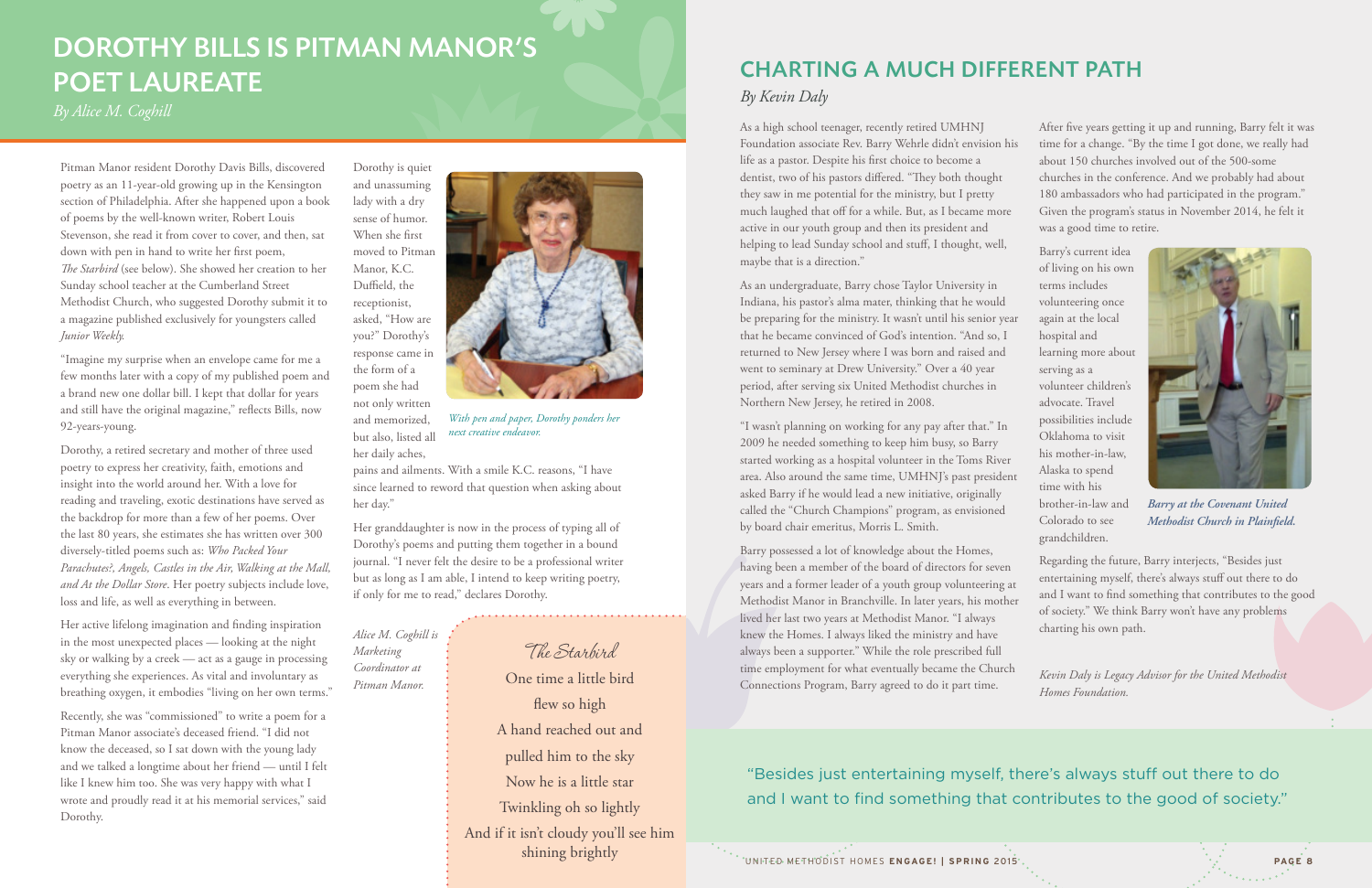Unbeknownst to David A. Rhodes, a resident of The Shores, an everyday duck hunting excursion with a friend would inspire him to pursue a fulfilling passion woodcarving. After learning that decoys had a purpose and with the drive to successfully craft one himself, David watched other carvers at work.

Undaunted by his lack of experience, he began by picking up pieces of driftwood on the beach and employed a coping saw and an old knife. He also made silhouettes of birds from scrap pieces of mahogany. "The first turned out looking like a whale," David recalls, "I drilled a hole in its back for a candle and gave it to my mother for Christmas." Eventually the results began to look like the birds he desired.

home." All things considered, retirement living has allowed David to continue living on his own terms, as evidenced by his response to the question, "What do you like about your life today?" He replies, "That I can still do the things that have been important over a lifetime.'

While David grew up along the Jersey shore in Atlantic City and developed a love of fishing from the jetties, he admits he never caught a fish big enough to eat. Years

later, he moved to Absecon and discovered the abundant wildlife in the marshes and maintained a studio. Despite transitioning from a single family home to a twobedroom apartment at The Shores eight years ago, David stays active, productive and engaged in creating decoys and the woodworking arts. Although smaller than before, he relishes and

thrives in the dedicated studio room in the apartment he shares with his wife Nancy.

"Without the opportunity to continue my love of carving beautiful birds," reflects David, "I could not have coped with moving from my

David still participates in craft shows, sells his decoys and teaches drawing classes at the Ocean City Library and the Noyes Museum. Honors include "Carver of the Year" by the NJ Decoy Collectors Association, of which he retains membership, and Artist of the Year by the Noyes Museum – he considers these his greatest accomplishments in the field. As a volunteer, he assisted in the opening of the Tuckahoe Seaport.

On the academic side, David has worked with wildlife conservationists making decoys to lure shore birds so they can be tagged, released and studied. One such project in Hawaii successfully tracked a migration path to Alaska. Beside this recognition, he has met many interesting people at craft shows, selling online on eBay and participating in organizations. "After 20 or so years, there is great satisfaction in renewing contacts with friends and customers who also still enjoy the craft of carving," states David.

# THE REAL DECOY

*By Deede Bolger and Janet M. Carrato*



*David at work in The Shores' fully-equipped woodshop.*



*David begins each project with concept drawings.*

As a testimony to his creativity and vision, David turned Superstorm Sandy's refuse into something of beauty. Driftwood and other bits collected after the weather event became a miniature Christmas tree. While environmentalists might call this "upcycling," others

consider it "delightful."

During leisure time David likes to walk and enjoys talking with the fishermen he meets. Although he can't go hunting any longer, he is most grateful for good dinners and reminiscing about old times with long-standing friends.

*Deede Bolger is Housing Administrator at Wesley by the Bay.*

*Janet M. Carrato is Communications and Public Relations Director.*



*Nature's gifts from the sea upcycled for Christmas!*

IF YOU LIKE US, SHARE YOUR SENTIMENT ON ANY OF OUR FACEBOOK PAGES [FACEBOOK.COM/UMHNJ](https://www.facebook.com/UMHNJ?_rdr)

## ABUNDANT COMMUNITY LIFE

**Planning to visit a resident or just curious about what they might be doing? Spring and summer bring the promise of more daylight, Memorial Day and Fourth of July celebrations, barbecues, SeniorFITness, games, trivia contests, movies, trips, performers, and more lifeenriching events. Visit any of the full service community websites (back cover) and click events to see the current month's community life calendars. Open House and Lunch and Learn events are also listed in the events section.** 

**Visit http://www.umh-nj.org/engage-magazine to transition from a hard copy engage to a digital subscription. Complete the form, click submit and you'll receive engage in your email inbox three times annually. Your information will remain confidential.**

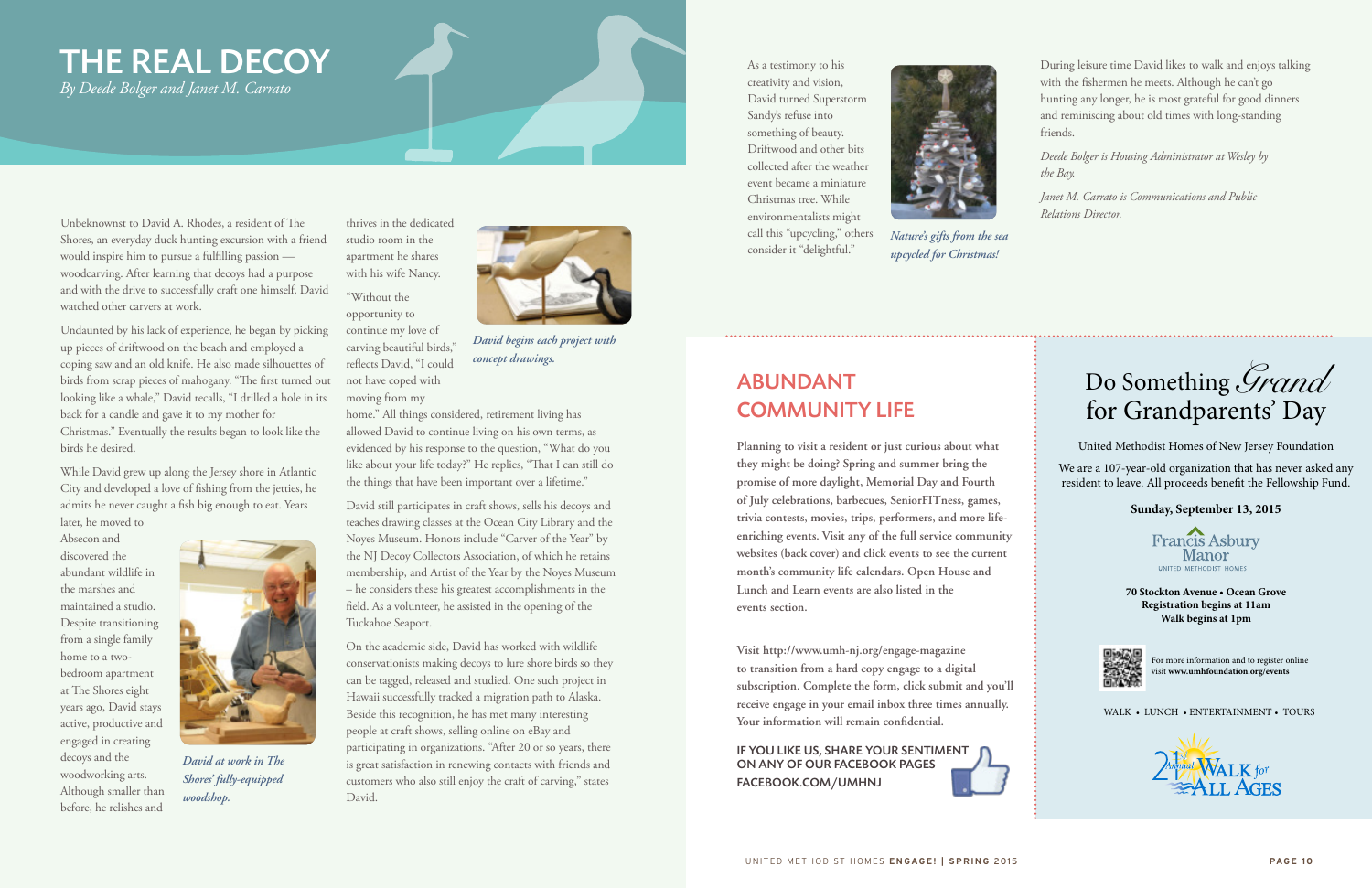Unique and broad hospitality work experiences like room service, coffee shops, buffet dining, high roller clubs, and employee dining, have distinctively qualified Pitman Manor Executive Chef Raymond (Ray) Cava within his field. Growing up in the Philadelphia suburbs, Ray and his friends played outdoors in the neighborhood, woods and around a creek. He participated in Boy Scouts, the swim team, volunteered with local political organizations and helped his dad. Throughout grammar and high schools, his extra-curricular activities included concert band, jazz band, marching band, theater, as well as several other clubs.

A turning point occurred when at age 16, Ray's family moved to West Wildwood, New Jersey — he became immersed in the hospitality industry. As a Jersey Shore resort town, not only did it drive the local economy, but also, fueled Ray's ultimate goal to own a pizza shop.

Taking that drive to the Academy of Culinary Arts at Atlantic Cape Community College in Mays Landing resulted in several distinguished outcomes: With a 4.0 grade point average, Ray graduated first in his class and was named valedictorian. To top off receiving the Nathan Schwartz Award for Outstanding Academic Achievement, he finished his degree with perfect attendance.

While a sous chef at Neil's Steak and Chowder House in Wildwood over the next eight years, Chef Ray honed his skills. Under the direction of Executive Chef Robert Rovira, his renowned traditional Southern, Creole and seashore fare became signature influences on Chef Ray's cuisine. Next, as executive chef at Fish Tales in Stone Harbor, Ray showcased his talent in a low volume gourmet environment where every plate emerged from the kitchen uniquely built-to-order.

Over the next few years Ray worked at several small restaurants, then at several commonly-owned properties: Showboat Casino, Harrah's, Caesars, and Bally's. Consistent with his overachieving and adaptable record, he quickly and skillfully adjusted to Atlantic City's upscale ultra-high volume dining.

# Simple Summer Grilling Cilantro-Lime Mahi-Mahi

Ray, who personifies "Hospitality Made to Order," remains steadfast in delighting everyone dining at Pitman Manor. His love for cooking, appreciation for wellprepared cuisine, passion for working with food, and interacting with guests is evident, as often, he excitedly shares, sometimes unprompted, the secrets of the kitchen. Outside work, Ray likes to spend time with his wife Susan and their daughter Liliana Serafina.

*Stephen Davis is Area Executive Chef for Sodexo.*



*Ray stands ready at the Chef Action Station to make shrimp and chicken Caesar salads.*

## CHEF'S CHOICE: PITMAN MANOR EXECUTIVE CHEF RAY CAVA

#### **INGREDIENTS:**

2, 6 ounce mahi-mahi filets (total 12 ounces)

#### MARINADE:

1 peeled and finely diced shallot ½ bunch finely chopped cilantro leaves (no stems) ½ teaspoon coarse sea salt dash of ground white pepper dash of ground cumin dash of ground coriander zest and juice of 1 lime, combined with 1 tablespoon olive oil

#### **PROCEDURE:**

Combine all marinade ingredients and mix thoroughly. Rub marinade on both sides of the mahi-mahi covering completely and allow to rest for at least one-half hour before cooking; 24 hours is recommended.

Fire up an outdoor grill. For best results make sure it has had at least 20 minutes to heat with the lid closed and that the grates have been cleaned thoroughly with a wire brush. It is best to brush the grates after they have heated up. It is not necessary to remove any of the marinade from the fish, but do ensure that no oil is dripping before placing the filets on the grill. Grill mahi-mahi by first placing the non-skin side down on the grill and closing the lid. Depending on the thickness of the filet, cook for 3 to 5 minutes before opening the lid and flipping the fish to the other side. As a general rule, the filets are ready to flip when they come away easily from the grill. Allow to grill for 3 to 5 more minutes with the lid open. The mahi-mahi is ready when it has reached an internal temperature of 145 degrees Fahrenheit or when the flesh has become opaque. Serves 4.

**Mahi-mahi, a delicately flavored, savory, white fish with meaty flesh, grills-up moist and delicious. When selecting mahi-mahi for the grill, look for the thicker center cut portion towards the head versus the thinner tail end. Although frozen will certainly do, fresh will yield better results!**

### RESPITE AND MORE

Did you know spring and summer breaks are available at any of our five full service communities? Respite offers you or your loved ones stays for as brief as one week or as long as three months. It includes a private apartment, delicious meals every day, weekly housekeeping and plenty of activities in a friendly, safe, caring environment. There's so much to do no one will miss mowing the lawn or weeding! Call the community of your choice or visit them on the web (see back cover for complete listing).

Or perhaps, you or a loved one need more extended care. United Methodist Homes offers a variety of services including residential and assisted living, short-term rehab, respite, memory support, professional nursing care 24/7, and hospice. Explore your options at http://www.umh-nj.org/.

*Recipe by Stephen Davis*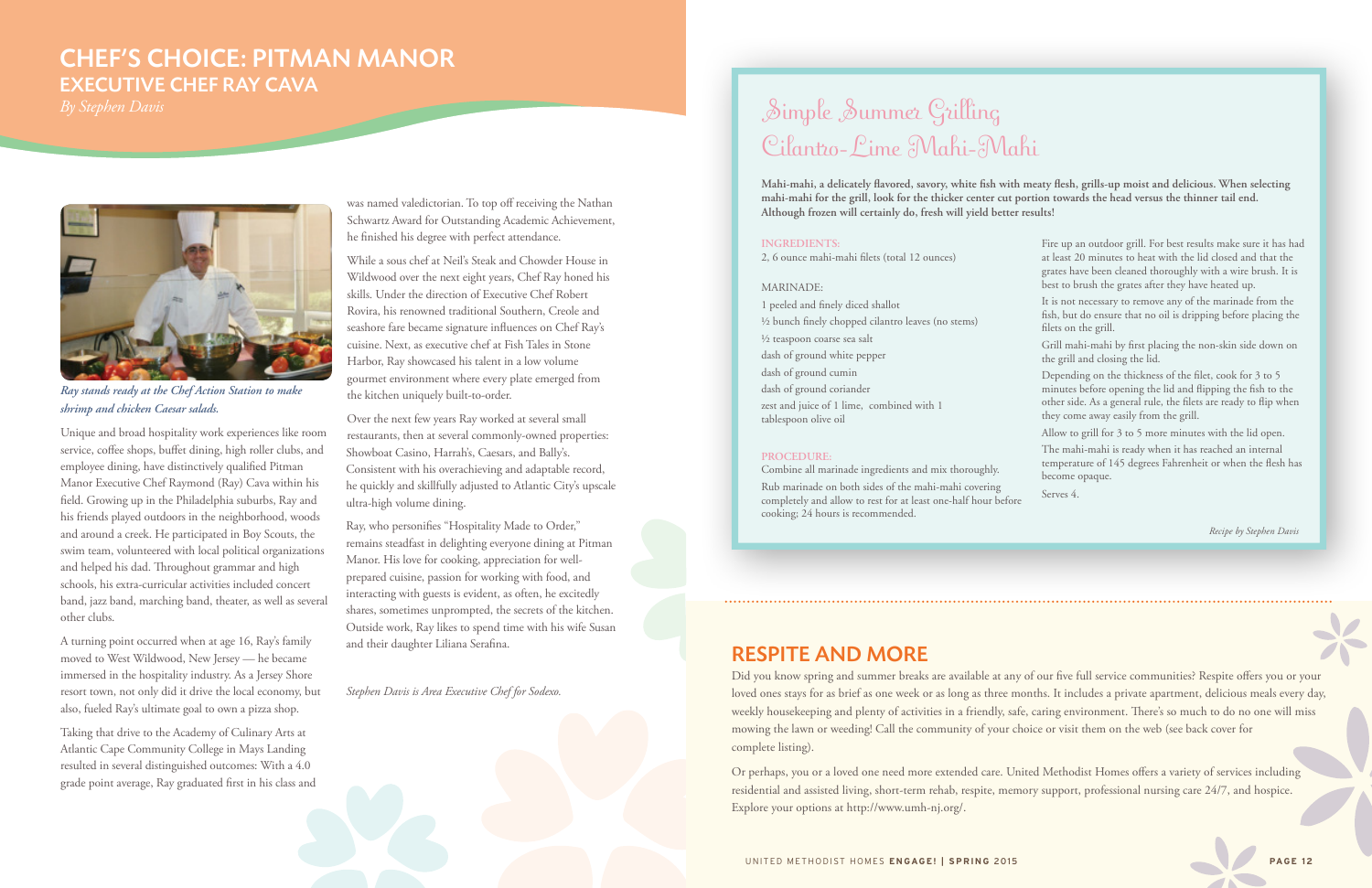### UMHNJ Contributed Over \$12 Million in Value to the Community During Fiscal Year 2014

As nonprofit organization and an integral part of many New Jersey neighborhoods for more than a century, community benefit is a primary focus of United Methodist Homes of New Jersey. Nonprofit organizations have an obligation to demonstrate their charitable nature, as well as to be exemplary neighbors. Our charitable ministry, as outlined here, goes beyond our walls. Supporting the greater community is accomplished through the lens of our mission.

#### **Medicaid Shortfall \$6,746,000**

UMHNJ participates in the Medicaid program, which does not fully reimburse the organization for the cost of services provided to the residents.

#### **Charitable Care \$4,900,000**

UMHNJ also allows residents in independent and assisted living, who have outlived their resources and can no longer pay for full cost of care, to remain in their UMHNJ communities.

#### **TOTAL: \$11,646,000**

**Community Benefit: \$12,741,624**

#### For the latest news and to donate visit www.umhfoundation.org/donate

**[Facebook.com/UMHNJ](https://www.facebook.com/UMHNJ?_rdr) [Blog.umh-nj.org](http://www.umh-nj.org/blog/) Email: umh@umh-nj.org Phone: 732-922-9800 Toll free: 800-352-6521 Home Office: 3311 State Route 33, Neptune, NJ 07753**

#### Steering Group

**Lawrence D. Carlson,** *President & CEO* **Elizabeth P. Andersen,** *Corporate Director of Compliance & Risk Management* **John D. Callanan,** *Corporate Director of Mission & Pastoral Care* **Sharon D. Clapp,** *Vice President of Development* **David G. Glenn,** *Vice President of Human Resources* **Cynthia D. Jacques,** *Vice President Housing & Community Initiatives* **Patty Koepplinger,** *Executive Assistant* **DaLinda Love,** *Corporate Director of Clinical Services*



**Carol B. McKinley,** *Vice President of Operations* **Steve Rausch,** *Corporate Director of Information Technology* **Roberta K. Voloshin,** *Corporate Director of Marketing & Sales* **Richard D. Wilson,** *Vice President of Finance*

As Methodists, we have always done things our own way. At a time when most Christians saw God as a distant, all-controlling judge, John Wesley, our founder, believed in grace, free will and in faith embracing both belief and service. Proclaiming a God of love and invoking compassionate service, individual choice and personal responsibility, Wesley inspired hope, nurtured an attitude of abundance and offered a sense of purpose for people who suffered in hopeless desperation. He blessed others by doing things his own way, including founding two homes for widows, which he supported at great personal sacrifice. His value of mission and example of servant-leadership inspired UMHNJ and its predecessors to become unique, mission driven ministries.

We follow in Wesley's footsteps, serving others in ways uniquely our own. Our communities were created to care for Methodist widows, deaconesses and missionaries. Today, we welcome retirement age adults of all faiths. We are embracing person-centered living and household models, so that our communities truly become homes. We're adding home and community-based services, so that we can promote abundance for seniors and their families throughout our state. Also, we have renewed our mission and value statements and are creating Associate Mission Teams which celebrate and honor our identity as a faith based ministry. I'm excited that in these and many other areas, we nurture hope and provide opportunities for abundant living in ways uniquely our own.

Compassionate service and empowering choices for abundant living remain at the core of our faith identity. The Apostle Paul said, "God gives us each unique gifts for the common good" (1 Corinthians 12:7 - paraphrased). We choose to use our gifts to serve you because we believe God intends for us all to pursue the fullness of life in our own way.

*Rev. John Callanan is Corporate Director of Mission and Pastoral Care.*



UNITED METHODIST HOMES **ENGAGE! | SPRING** 2015 **PAGE 14**